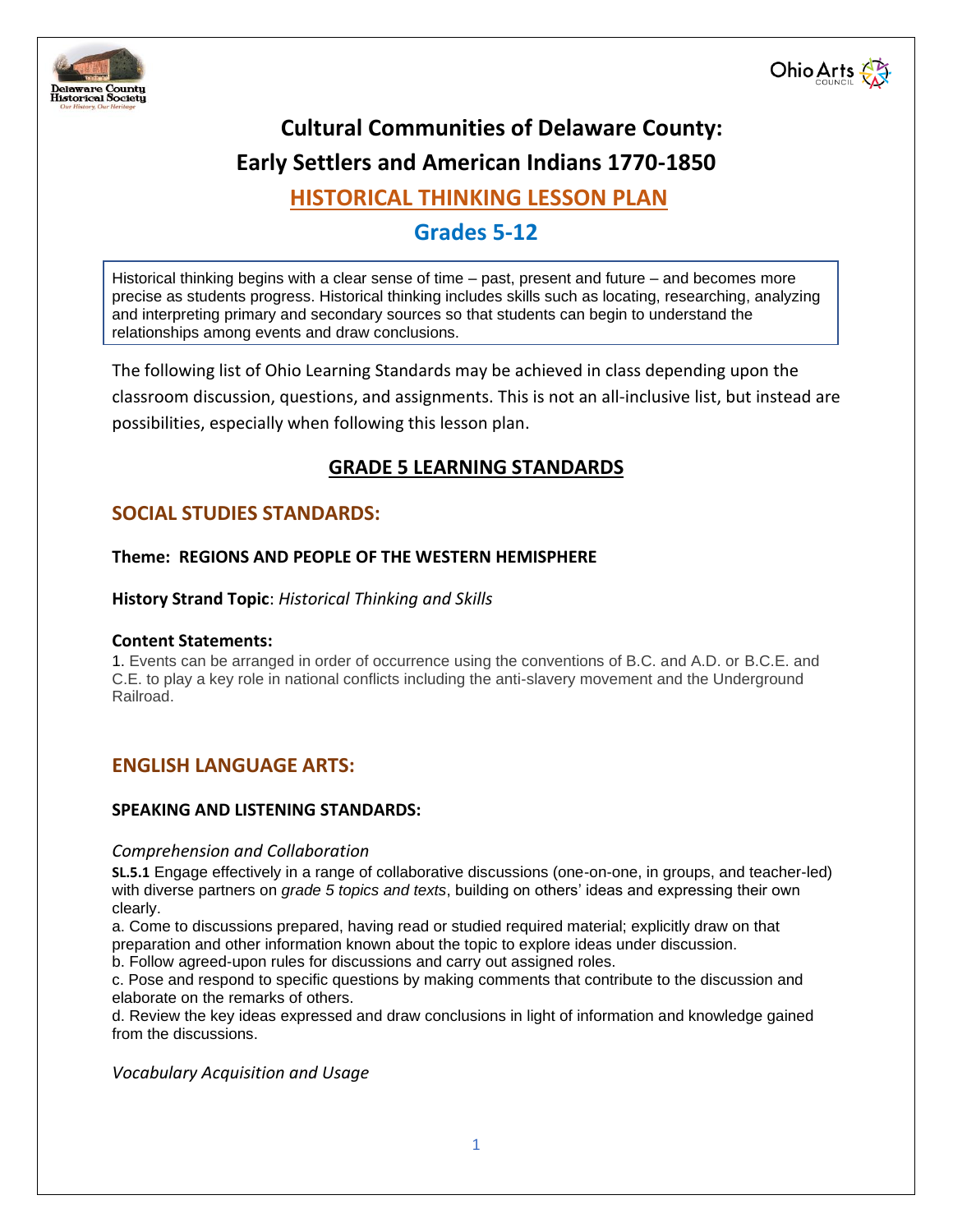



**L.5.6** Acquire and use accurately grade-appropriate general academic and domain-specific words and phrases, including those that signal contrast, addition, and other logical relationships (e.g., however, although, nevertheless, similarly, moreover, in addition).

## **WRITING:**

#### *RESEARCH TO BUILD AND PRESENT KNOWLEDGE*

W.5.7 Conduct short research projects that use several sources to build knowledge through investigation of different aspects of a topic.

**W.5.9** Draw evidence from literary or informational texts to support analysis, reflection, and research. a. Apply grade 5 Reading standards to literature (e.g., "Compare and contrast two or more characters, settings, or events in a story or a drama, drawing on specific details in the text [e.g., how characters interact]").

b. Apply grade 5 Reading standards to informational texts (e.g., "Explain how an author uses reasons and evidence to support particular points in a text, identifying which reasons and evidence to support particular points in a text, identifying which reasons and evidence support which point(s)").

## **VISUAL ARTS LEARNING STANDARDS:**

**1PR** Integrate observational and technical skills to strengthen

artmaking.

**2PR** Use digital tools to explore ideas, create and refine works of art during the artmaking process.

**4PR** Select and use the elements and principles of art and design to

communicate understanding of an interdisciplinary concept.

**1RE** Apply reasoning skills to analyze and interpret the meaning in artworks.

## **GRADE 8 LEARNING STANDARDS**

## **SOCIAL STUDIES STANDARDS:**

## **Theme: U.S. STUDIES FROM 1492 TO 1877: EXPLORATION THROUGH RECONSTRUCTION**

**History Strand Topic:** *Historical Thinking and Skills*

#### **Content Statements:**

1.Primary and secondary sources are used to examine events from multiple perspectives and to present and defend a position.

#### *Colonization to Independence*

2. North America, originally inhabited by American Indians, was explored and colonized by Europeans for economic and religious reasons.

3. Competition for control of territory and resources in North America led to conflicts among colonizing powers.

4. The practice of race-based slavery led to the forced migration of Africans to the American colonies and contributed to colonial economic development. Their knowledge, skills and traditions were essential to the development of the colonies.

#### *Expansion*

10. The United States added to its territory through treaties and purchases.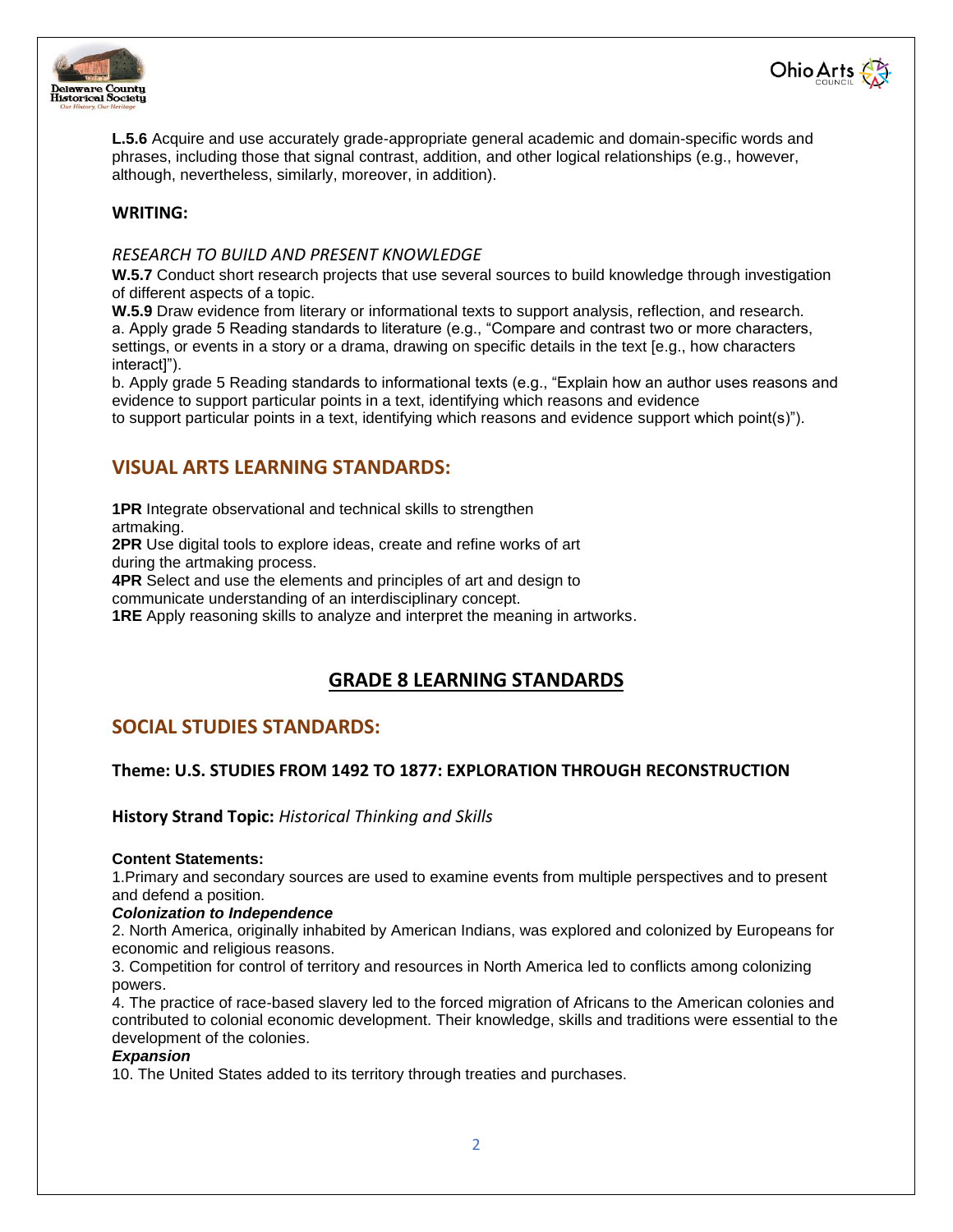



11. Westward expansion contributed to economic and industrial development, debates over sectional issues, war with Mexico and the displacement of American Indians.

## **Geography Strand Topic:** *Human Systems*

#### **Content Statements:**

16. The availability of natural resources contributed to the geographic and economic expansion of the United States, sometimes resulting in unintended environmental consequences.

17. The movement of people, products and ideas resulted in new patterns of settlement and land use that influenced the political and economic development of the United States.

18. Cultural biases, stereotypes and prejudices had social, political and economic consequences for minority groups and the population as a whole.

19. Americans began to develop a unique national identity among diverse regional

## **ENGLISH LANGUAGE ARTS:**

## **SPEAKING AND LISTENING STANDARDS:**

#### *Comprehension and Collaboration*

**SL.8.1** Engage effectively in a range of collaborative discussions (one-on-one, in groups, and teacherled) with diverse partners on *grade 8 topics, texts, and issues*, building on others' ideas and expressing their own clearly.

a. Come to discussions prepared, having read or researched material under study; explicitly draw on that preparation by referring to evidence on the topic, text, or issue to probe and reflect on ideas under discussion.

b. Follow rules for collegial discussions and decision-making, track progress toward specific goals and deadlines, and define individual roles as needed.

c. Pose questions that connect the ideas of several speakers and respond to others' questions and comments with relevant evidence, observations, and ideas.

d. Acknowledge new information expressed by others, and, when warranted, qualify or justify their own views in light of the

#### *Vocabulary Acquisition and Usage*

**L.8.6** Acquire and use accurately grade-appropriate general academic and domain-specific words and phrases; gather vocabulary knowledge when considering a word or phrase important to comprehension or expression

#### **WRITING:**

### *TEXT TYPES AND PURPOSES*

**W.8.2** Write informative/explanatory texts to examine a topic and convey ideas, concepts, and information through the selection, organization, and analysis of relevant content.

a. Establish a clear thesis statement to present information.

b. Introduce a topic clearly, previewing what is to follow; organize ideas, concepts, and information into broader categories; include formatting (e.g., headings), graphics (e.g., charts, tables), and multimedia to aid comprehension, if needed.

c. Develop the topic with relevant, well-chosen facts, definitions, concrete details, quotations, or other information and examples.

d. Use appropriate and varied transitions to create cohesion and clarify the relationships among ideas and concepts.

e. Use precise language and domain-specific vocabulary to inform about or explain the topic.

f. Establish and maintain a formal style.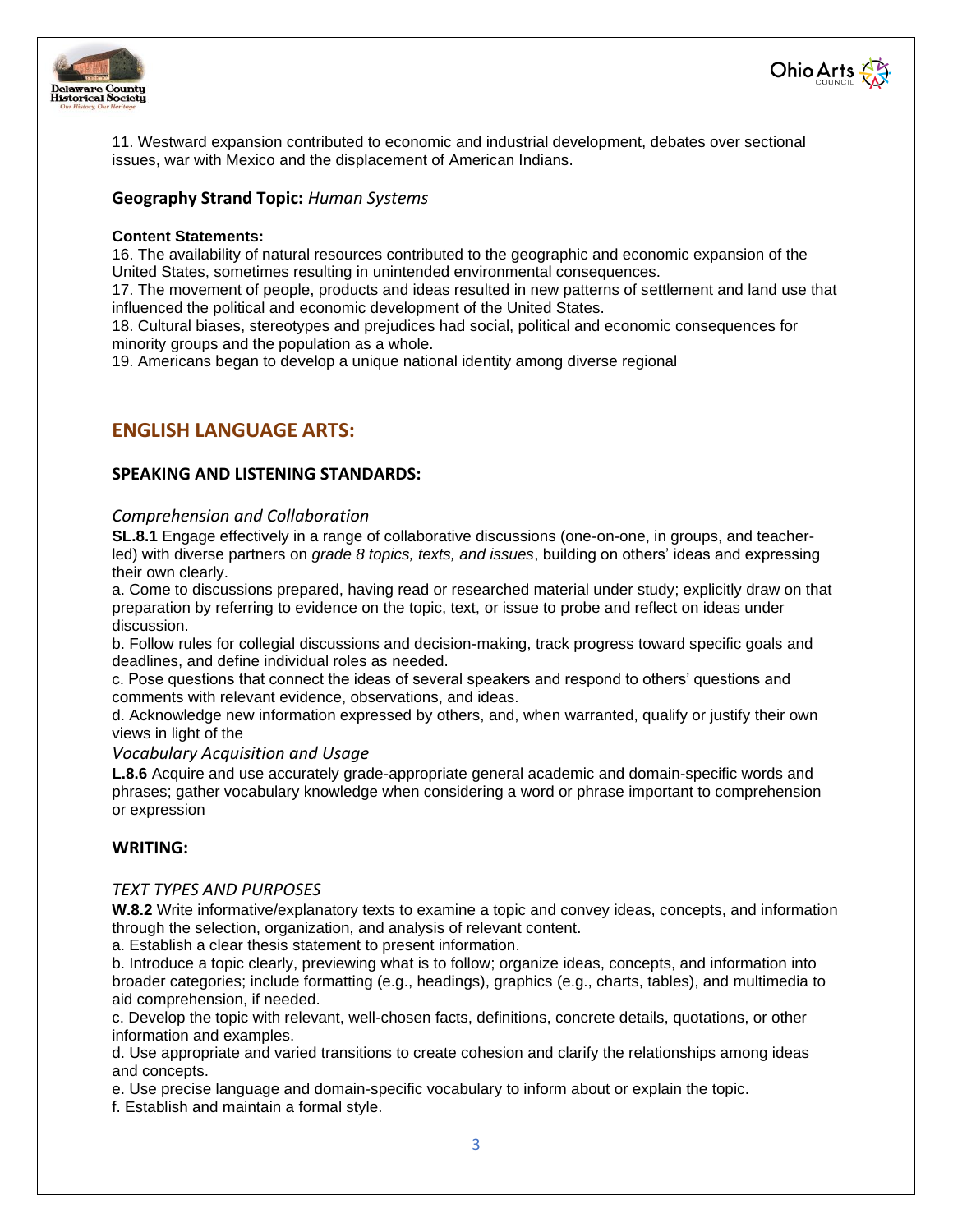



g. Provide a concluding statement or section that follows from and supports the information or explanation presented.

## *RESEARCH TO BUILD AND PRESENT KNOWLEDGE*

**W.8.7** Conduct short research projects to answer a question (including a self-generated question), drawing on several sources and generating additional related, focused questions that allow for multiple avenues of exploration.

**W.8.8** Gather relevant information from multiple print and digital sources, using search terms effectively; assess the credibility and accuracy of each source; and quote or paraphrase the data and conclusions of others, while avoiding plagiarism and following a standard format for citation.

## **VISUAL ARTS LEARNING STANDARDS:**

**1PR** Select, organize, and manipulate skills, elements and techniques appropriate to the art form when making art.

**3PR** Use critical thinking and visual literacy to communicate a specific idea.

**4PR** Present personal artworks that show competence in the use of art elements to create meanings and effects.

**6RE** Develop and apply criteria to assess personal works for content and craftsmanship.

## **GRADES 9-12 LEARNING STANDARDS**

## **SOCIAL STUDIES STANDARDS:**

## **American History**

#### **TOPIC:** *HISTORICAL THINKING AND SKILLS*

Students apply skills by utilizing a variety of resources to construct theses and support or refute contentions made by others. Alternative explanations of historical events are analyzed and questions of historical inevitability are explored.

#### **Content statements:**

1. The use of primary and secondary sources of information includes an examination of the credibility of each source.

2. Historians develop theses and use evidence to support or refute positions.

3. Historians analyze cause, effect, sequence and correlation in historical events, including multiple causation and long- and short-term causal relations.

## **ENGLISH LANGUAGE ARTS:**

## **SPEAKING AND LISTENING STANDARDS:**

#### *Comprehension and Collaboration*

**SL.9-12.1** Initiate and participate effectively in a range of collaborative discussions (one-on-one, in groups, and teacher-led) with diverse partners on *grades 9–12 topics, texts, and issues*, building on others' ideas and expressing their own clearly and persuasively.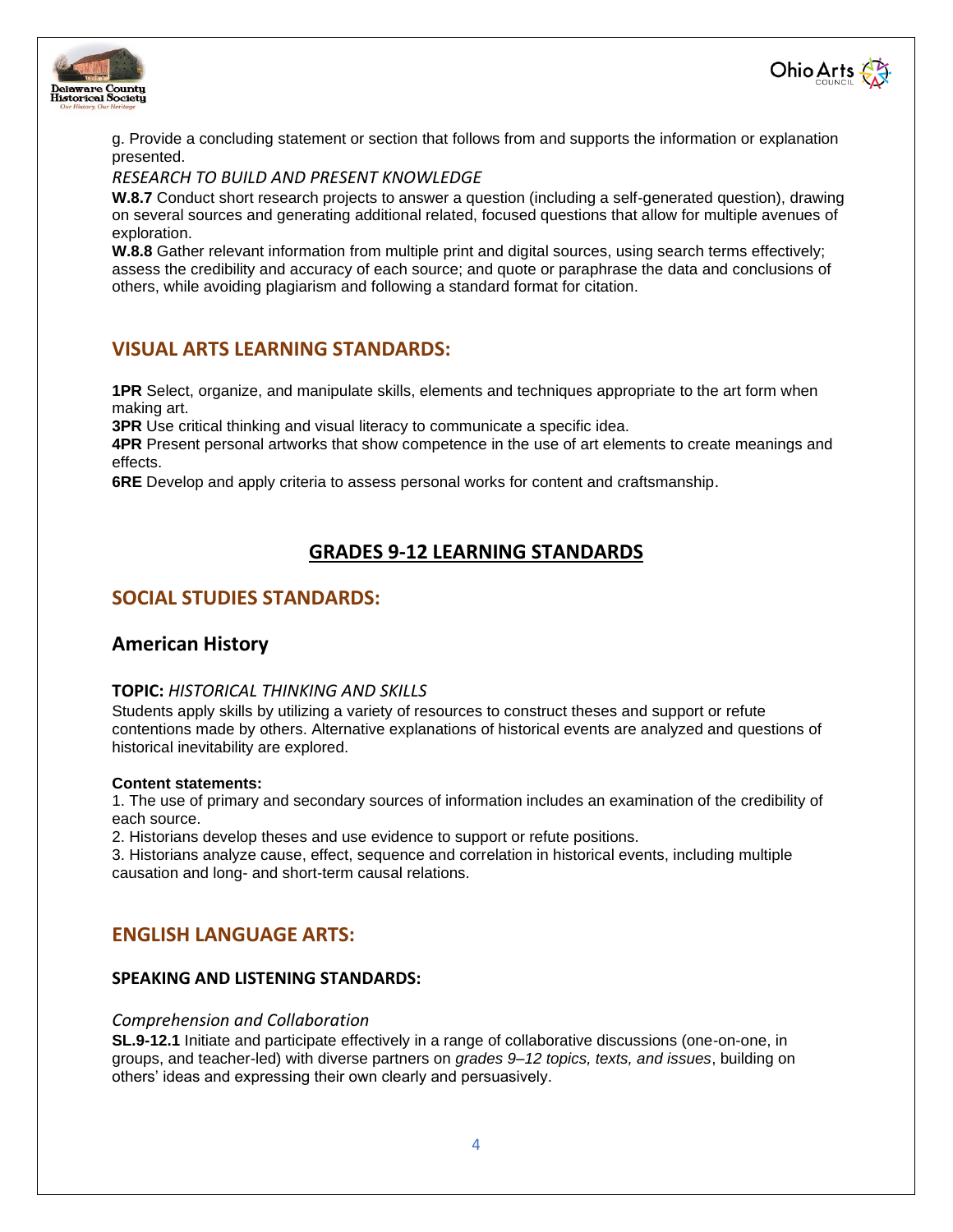



a. Come to discussions prepared, having read and researched material under study; explicitly draw on that preparation by referring to evidence from texts and other research on the topic or issue to stimulate a thoughtful, well-reasoned exchange of ideas.

b. Work with peers to promote civil, democratic discussions and decision making, set clear goals and deadlines, and establish individual roles as needed.

c. Propel conversations by posing and responding to questions that probe reasoning and evidence; ensure a hearing for a full range of positions on a topic or issue; clarify, verify, or challenge ideas and conclusions; and promote divergent and creative perspectives.

d. Respond thoughtfully to diverse perspectives; synthesize comments, claims, and evidence made on all sides of an issue; resolve contradictions when possible; and determine what additional information or research is required to deepen the investigation or complete the task.

#### *Vocabulary Acquisition and Usage*

**L.9-10.6** Acquire and use accurately general academic and domain-specific words and phrases, sufficient for reading, writing, speaking, and listening at the college and career readiness level; demonstrate independence in gathering vocabulary knowledge when considering a word or phrase important to comprehension or expression.

**L.11-12.6** Acquire and use accurately general academic and domain-specific words and phrases, sufficient for reading, writing, speaking, and listening at the college and career readiness level; demonstrate independence in gathering vocabulary knowledge when considering a word or phrase important to comprehension or expression.

## **WRITING:**

#### *RESEARCH TO BUILD AND PRESENT KNOWLEDGE*

**W.9-10.8** Gather relevant information from multiple authoritative print and digital sources, using advanced searches effectively; assess the usefulness of each source in answering the research question; integrate information into the text selectively to maintain the flow of ideas, avoiding plagiarism and following a standard format for citation.

**W.9-10.9** Draw evidence from literary or informational texts to support analysis, reflection, and research. a. Apply grades 9–10 Reading standards to literature (e.g., "Analyze how an author alludes to and transforms source material in a specific work [e.g., how Shakespeare treats a theme or topic from Ovid or the Bible or how a later author draws on a play by Shakespeare]").

b. Apply grades 9–10 Reading standards to literary nonfiction (e.g., "Delineate and evaluate the argument and specific claims in a text, assessing whether the reasoning is valid and the evidence is relevant and sufficient; identify false statements and fallacious reasoning").

**W.11-12.8** Gather relevant information from multiple authoritative print and digital sources, using advanced searches effectively; assess the strengths and limitations of each source in terms of the task, purpose, and audience; integrate information into the text selectively to maintain the flow of ideas, avoiding plagiarism and overreliance on any one source and following a standard format for citation.

## **VISUAL ARTS LEARNING STANDARDS:**

#### **GRADES 9-12-BEGINNING**

**2PR** Apply the elements and principles of art and design using a variety of media to solve specific visual art problems.

**4PR** Establish the appropriate levels of craftsmanship when completing artworks.

**6PR** Identify and apply visual literacy as a means to create images that are personally expressive.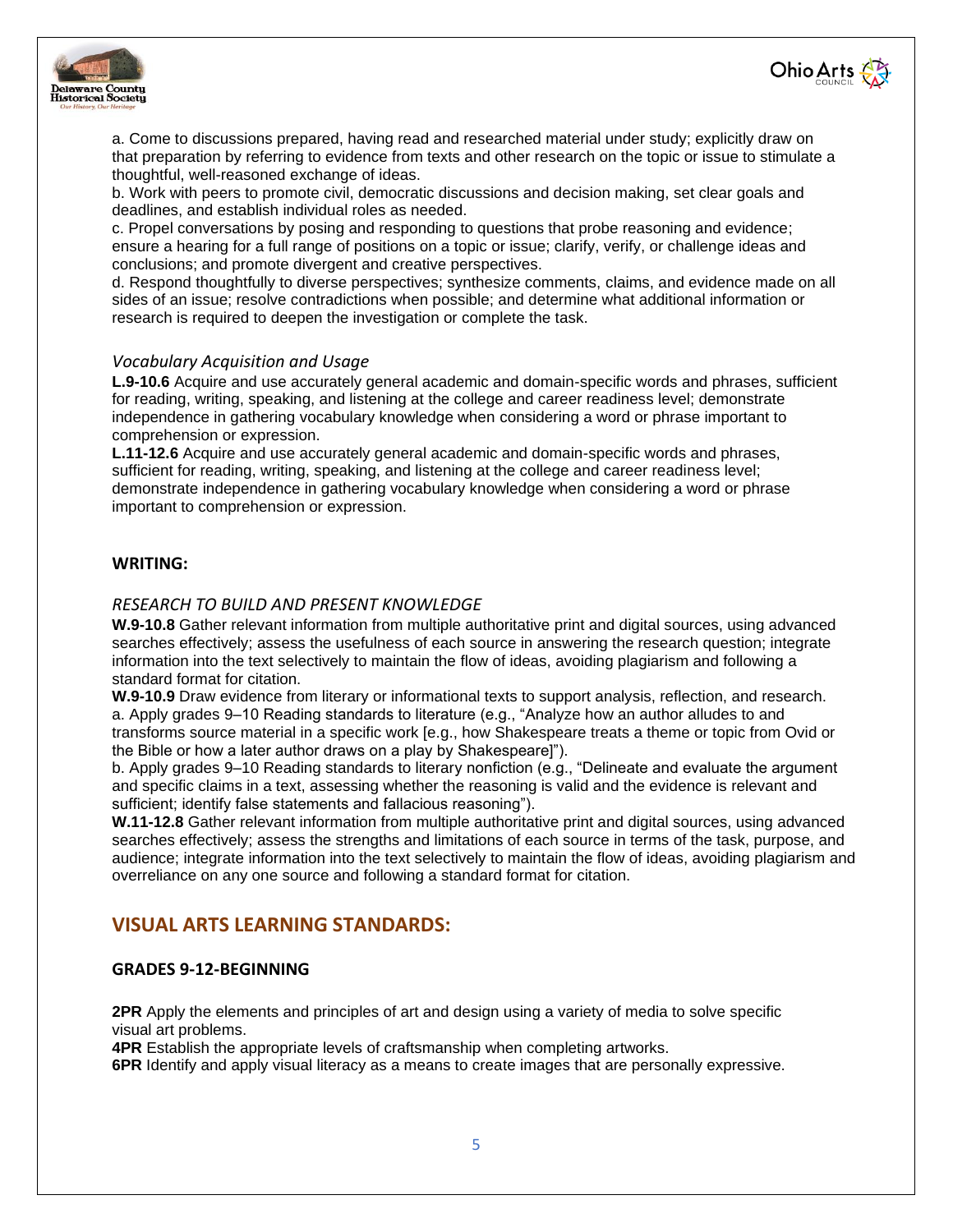



**OBJECTIVE:** Students will develop an understanding of those who lived in Delaware County at its inception along with the relationships cultural groups built while living amongst one another. Students will research one historical figure through the *Cultural Communities of Delaware County: Early Settlers and American Indians 1770-1850* video online, photographs, printed, and online materials. Students will demonstrate their knowledge, historical thinking, and research skills through a written and/or oral report, PowerPoint presentation, Bio poem, or portrait with words.

**MATERIALS NEEDED:** Computer or white board to share the video. Internet access for research. Computers for viewing the program online, researching, notetaking, writing the report or creating a PowerPoint presentation. Student's Historical Thinking Planning Page handout and pencil. **OPTIONAL:** Downloadable lessons, nice drawing paper, drawing materials, poster board, markers, glue, scissors, if applicable.

**PROCEDURE:** The teacher will introduce the topic of Delaware County, Ohio's early history and the people who lived here. Students will watch all or part of the Delaware County Historical Society's video program entitled, "Cultural Communities in Delaware County: Early Settlers and American Indians 1770-1850" (see resources for link) while taking notes. Students will discuss the program and the county history in small or large groups with historical thinking questions posed in this lesson. Students will choose one character reenacted in the program to research. The attached handout will guide their thinking. Students will present their research to the class through a biography, PowerPoint presentation, Bio poem, or portrait. Students will self-assess their project using the attached rubric. The teacher will assess the student's project with the attached rubric.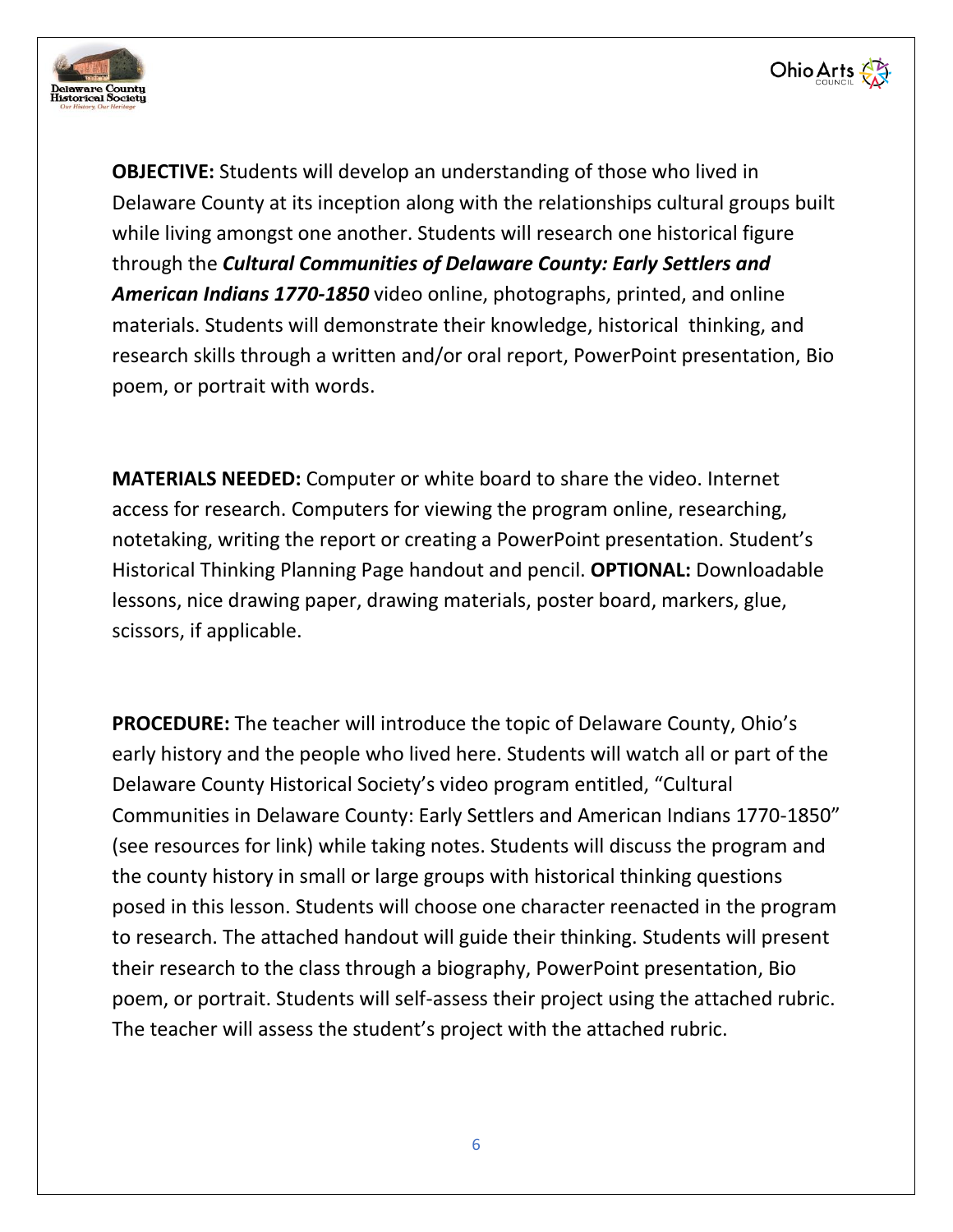



**Ohio Arts** 

# **INTRODUCTION:**

- 1. Students will view the **Cultural Communities of Delaware County: Early Settlers and American Indians 1770-1850** program online (see link in resources). This program highlights the lives of several people who lived in Delaware County during this time period. The reenactors speak quoting or paraphrasing the words of these people taken from personal journals, books, and local newspapers.
- 2. Students will discuss the characters and events presented in the program. What questions do they have about the characters or events? What did they learn about Delaware County? Does their family history mirror the lives or events of these people? What else do they wonder?

# **ACTIVITY:**

HISTORICAL THINKING SKILLS –

- 1. Students will research one person characterized in the Cultural Communities vignettes.
- 2. Characters reenacted in the *Cultural Communities in Delaware County* program are:

**Africa, Ohio farmer –** African American farmer living near East Orange or Africa, Ohio in the early 1800s.

**American Indian-** Lenni Lenape Indians, part of the Delaware Tribe, lived in this area until the Forced March of 1812.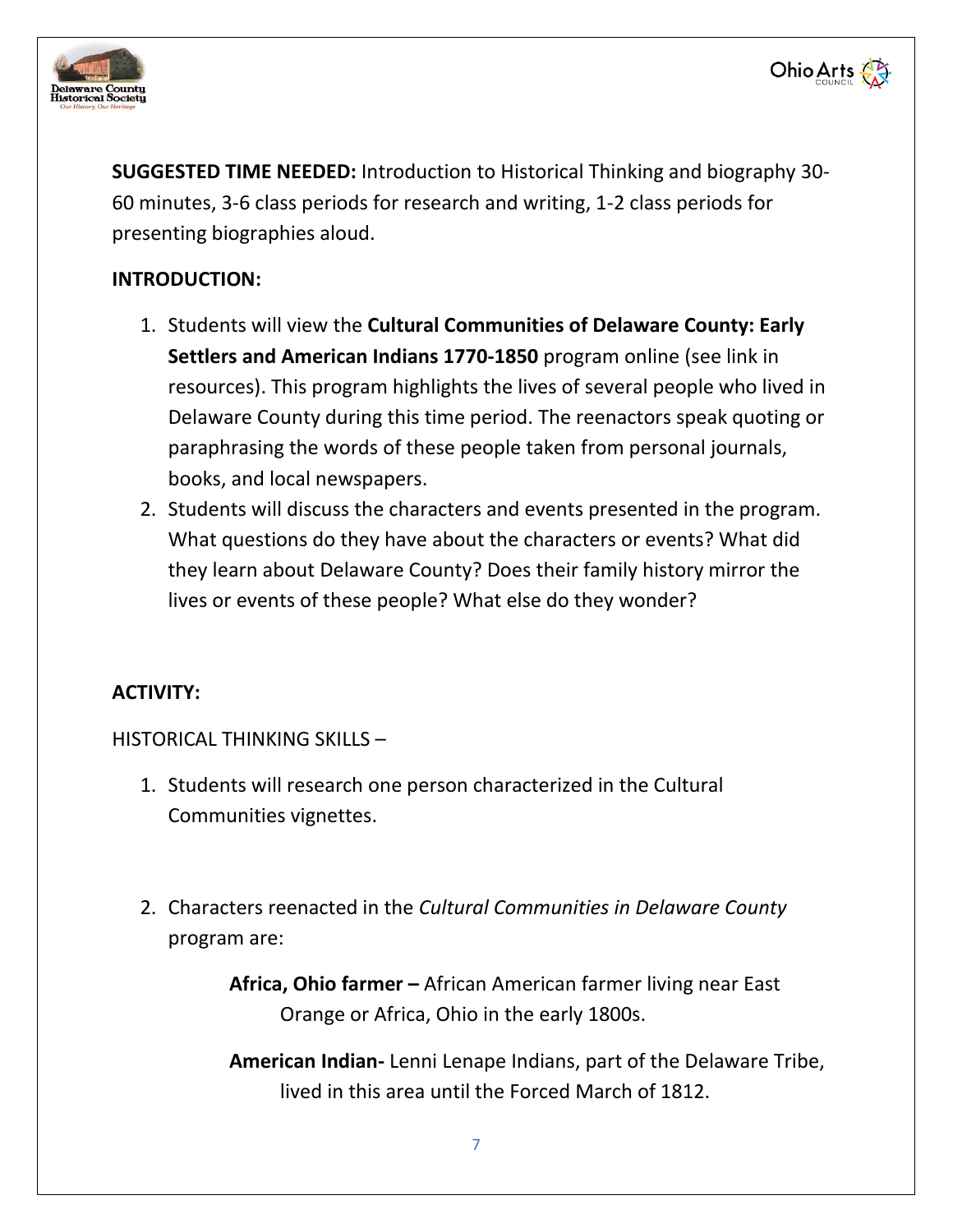



- **Benjamin Franklin Thomas**-Co-founder of the Crawford Brass Band in 1868.
- **Stewart Crawford** of **Crawford's Band** -Born in Delaware, he cofounded the Crawford Band in 1868.
- **Dolly Byxbe** wife of Moses Byxbe, founder of Berkshire, Ohio.
- **Laura Carpenter** Daughter of Nathan Carpenter, the county's first colonial settler, who arrived in the county in 1801.
- **Reverend Finley**-Instrumental in the beginnings of Ohio Wesleyan University but he did not reside in Delaware County.
- **William Little-** Arrived in Delaware in 1808 and operated several dry goods stores.
- 3. Students will use their notes from a variety of online and print resources. The teacher will present the following questions as prompts for the student research. Chart is on the next page.

\*See the attached "Cultural Communities Historical Thinking Planning Pages Handout" to guide your students thinking and note-taking.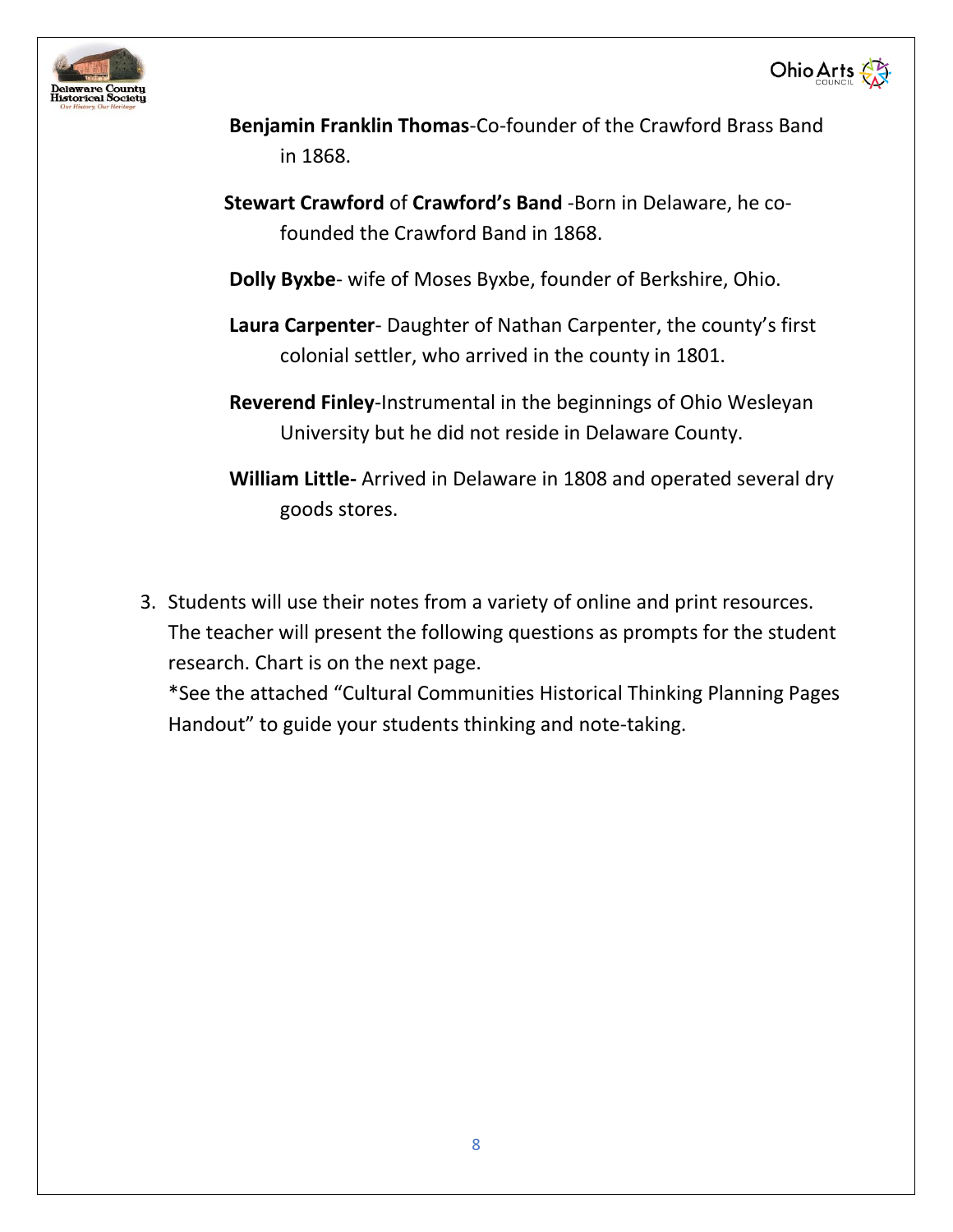



**WHO** is the character? Describe the character. Did this character interact or live with others?

**WHAT** is this character's role in Delaware County's history? Did this person make an impact in the county? How? Did this person change their thinking toward American Indians in the area? Why should this person's story be told?

**WHEN** did this character live in Delaware County? Give dates when this person lived in the county. What other events were occurring at this time in Delaware County? What other events were happening in Ohio at this time? What other events were happening in the country at this time?

**WHERE** in Delaware County did this character live? Why is 'where' they lived important? What natural resources were in the area? Were there other inhabitants nearby? What is the city or county now called where this character lived?

**WHY** did this character act as he/she did? Did this person act in fear, compassion, or selfdefense? Explain. Did this person's actions affect others? If so, how?

In thinking of this character, **would** you have acted in the same manner? Why or why not? Would you have acted out of fear, compassion, or self-defense? Would you have wanted to live closer to others or would you have preferred to be away from others?

- 4. With their research notes students will choose to a) write a biography of the Delaware County predecessor, b) write a Bio Poem about their Delaware County predecessor, or c) create a portrait with materials of their choosing such as watercolor, colored pencils, or acrylic paints that incorporates descriptive words, phrases, or quotes. For more information about the Bio Poem and Portrait with words see the "Extension and Alternate Activities" below.
- 5. Students will present their biography projects to the class.
- 6. Students will self-assess their project. \*See "Student Self-Assessment Rubric" below.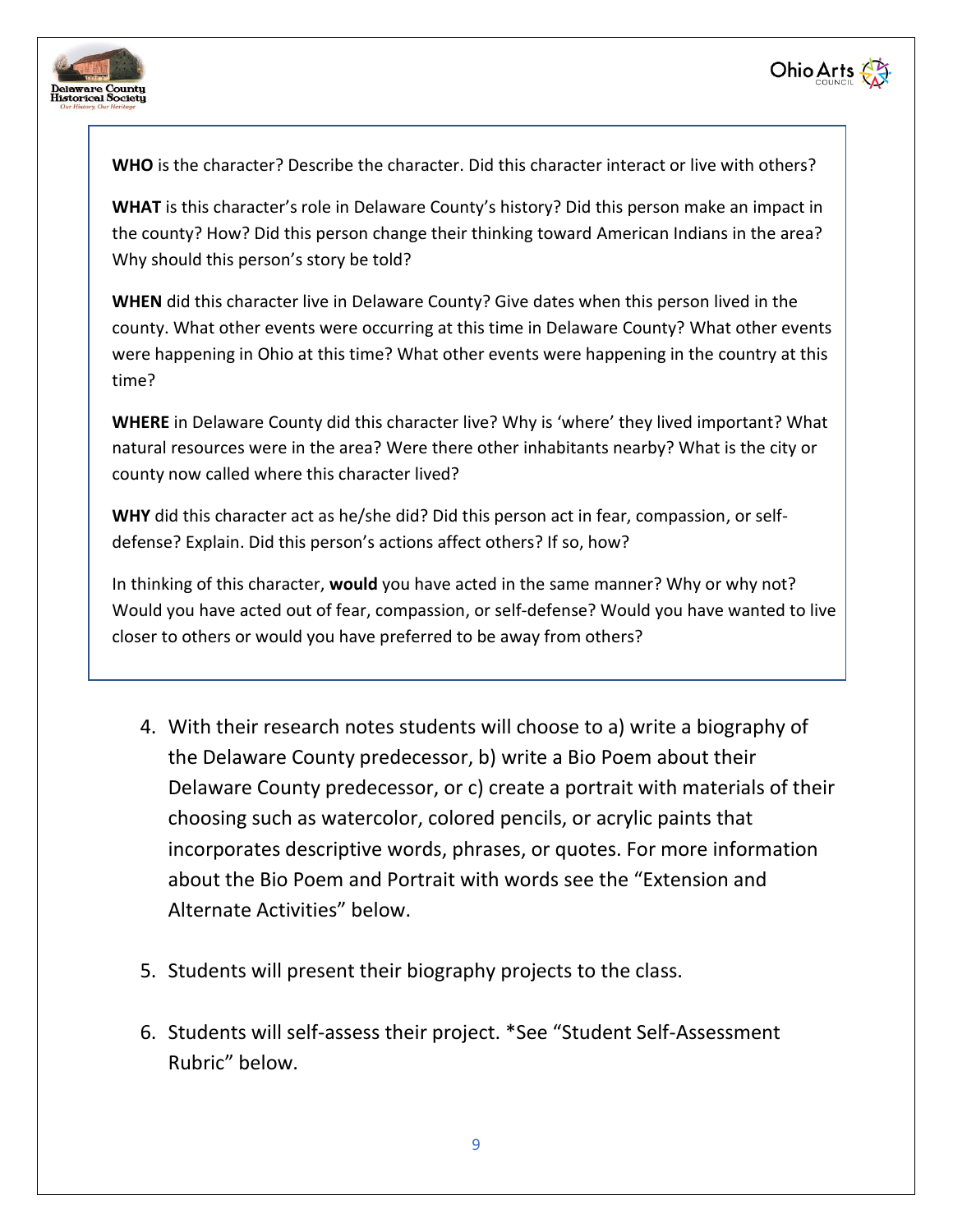



## **EXTENSION or ALTERNATE ACTIVITIES:**

These activities will provide students alternative methods of demonstrating their historical thinking and research skills. The teacher may incorporate these activities into the written or oral biography or may use these activities in lieu of the written/oral report.

## **Activity A-**

Student will write a poem that describes a character from early Delaware County. The teacher may use one of the following templates as a starting point for student writing or choose their own.

- A free Bio Poem template: [https://freeology.com/wp](https://freeology.com/wp-content/files/biopoem.pdf)[content/files/biopoem.pdf](https://freeology.com/wp-content/files/biopoem.pdf)
- Bio Poem template [https://www.k12reader.com/worksheet/write-a](https://www.k12reader.com/worksheet/write-a-biography-poem/)[biography-poem/](https://www.k12reader.com/worksheet/write-a-biography-poem/)

## **Activity B-**

Create a portrait of your character that not only describes how they might look but also describes their home or place where they lived. In most cases, there are no images of these people so students will need to read and listen closely. From that information, they will infer what the character and place might look like. Additionally, the student researcher will incorporate words into their portrait or background that define their character and place. Quotes from diaries or

newspapers, descriptive words, sentences that answer the Who? What? Where? When? And Why? questions, and poems, etc. could be added to the portrait. Students will discern the most important words or phrases, as well as, consider the appropriate imagery and art materials.

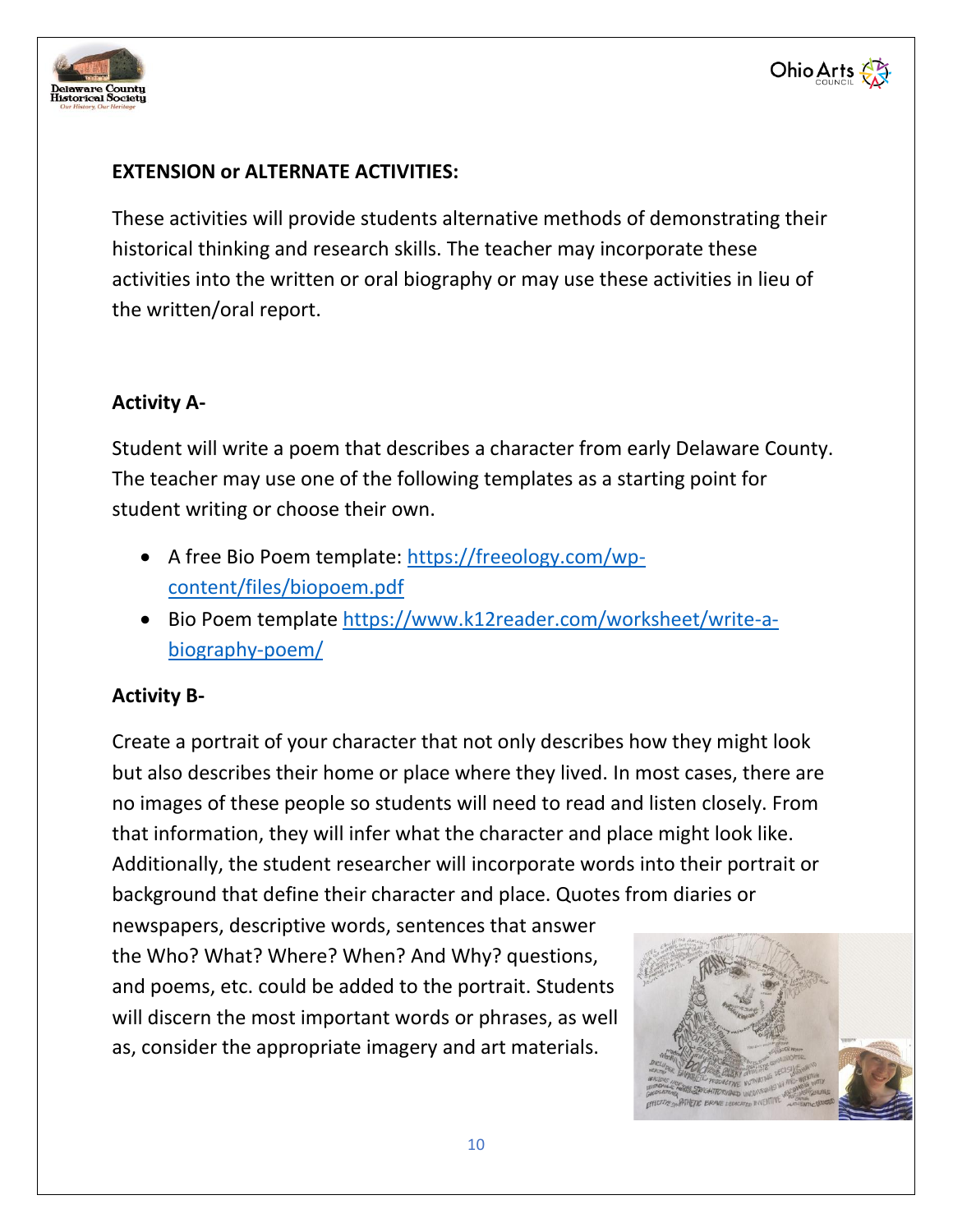



- Creating a portrait using words and shapes <https://laconteconsulting.com/2018/10/19/what-i-learned-from-word-art/>
- Incorporate words into the background of the image as artist Julie Paschkis illustrates *Pablo Neruda: Poet of the People* by Monica Brown. <https://juliepaschkis.com/>

Brown, M. (2011). *Pablo Neruda: Poet of the People.* Henry Holt and Co. ISBN-10 080509198X

ISBN-13 978-0805091984





Here are two examples of words within an image by Julie Paschkis.

## **LESSON VOCABULARY:**

Bibliography **Portrait** Portrait Self-defense Compassion **Reenacting** Vignette Primary resources Secondary resources

# **FORMATIVE ASSESSMENT:**

The teacher may meet with each student individually to ask them to "retell" their character's life story aloud prior to allowing the student to begin writing and/or drawing their final performance activity.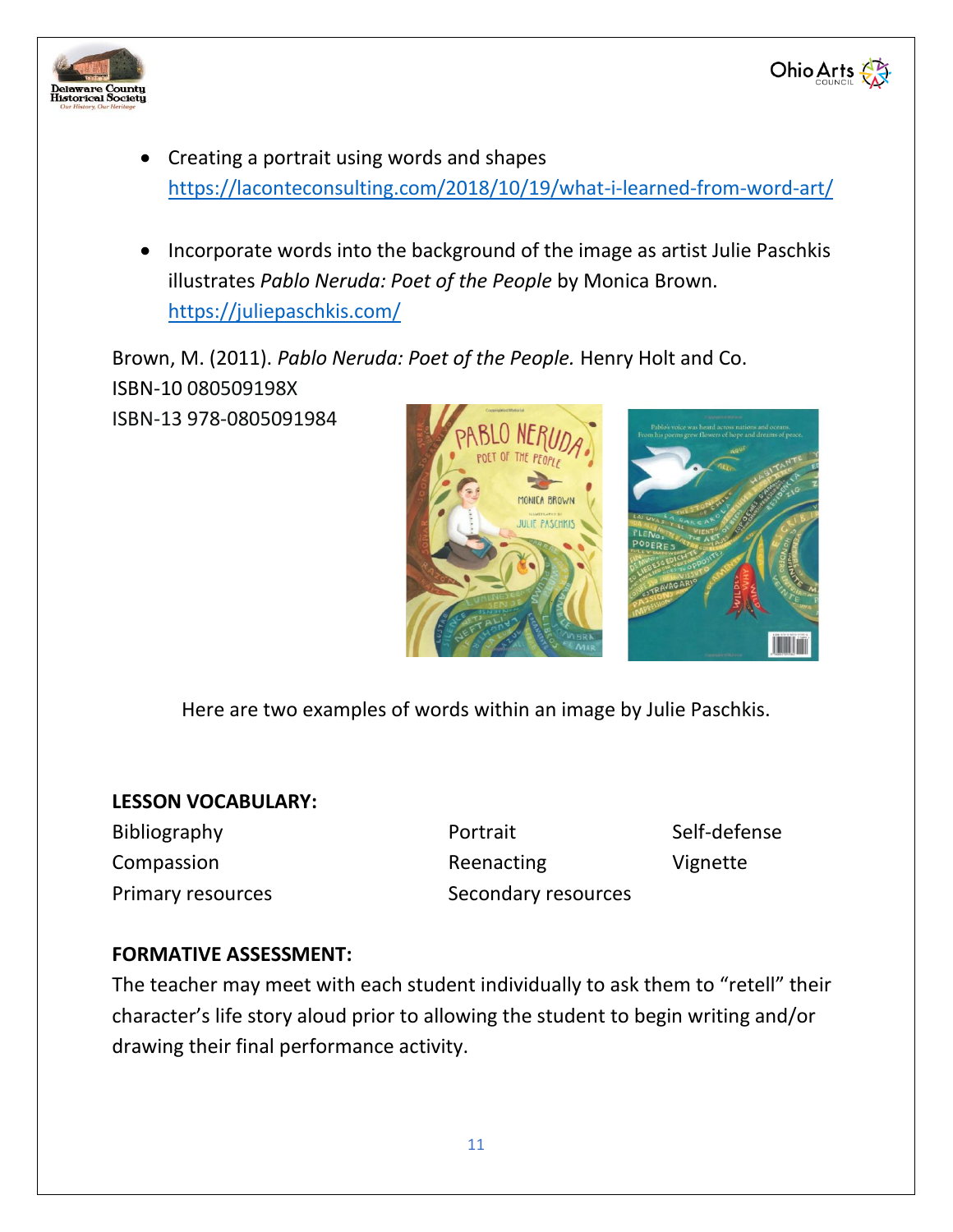



# **STUDENT SELF-ASSESSMENT AND TEACHER ASSESSMENT:**

See rubrics below to print and handout.

# **RESOURCES:**

Historical Thinking Planning Page Handout for Students

Student Self-Assessment Rubric (attached)

Teacher Assessment Rubric (attached)

- *Cultural Communities of Delaware County: Early Settlers and American Indians 1770-1850*. <https://www.youtube.com/watch?v=IBNCyAmDNi8>
- Barbour, B. (2021). *How to Engage Students in Historical Thinking Using Everyday Objects*. Critical Thinking, Edutopia. [https://www.edutopia.org/article/how-engage-students-historical](https://www.edutopia.org/article/how-engage-students-historical-thinking-using-everyday-objects)[thinking-using-everyday-objects](https://www.edutopia.org/article/how-engage-students-historical-thinking-using-everyday-objects)
- Cooper, C. (2019). *When Middle School Students Think Like Historians. Education Equity*, Edutopia. [https://www.edutopia.org/article/when](https://www.edutopia.org/article/when-middle-school-students-think-historians)[middle-school-students-think-historians](https://www.edutopia.org/article/when-middle-school-students-think-historians)
- Cryder Research Library [https://delawareohiohistory.org/our](https://delawareohiohistory.org/our-facilities/cryder-historical-center-research-library/)[facilities/cryder-historical-center-research-library/](https://delawareohiohistory.org/our-facilities/cryder-historical-center-research-library/)
- Library of Congress <https://www.loc.gov/>
- Ohio History Connection [https://www.ohiohistory.org/learn/archives](https://www.ohiohistory.org/learn/archives-library)[library](https://www.ohiohistory.org/learn/archives-library)
- Worthington Historical Society [http://worthingtonhistory.org/resources](http://worthingtonhistory.org/resources-and-links/)[and-links/](http://worthingtonhistory.org/resources-and-links/)
- Smithsonian Museum of American History. *Engaging Students with Primary Sources*.

<https://historyexplorer.si.edu/sites/default/files/PrimarySources.pdf>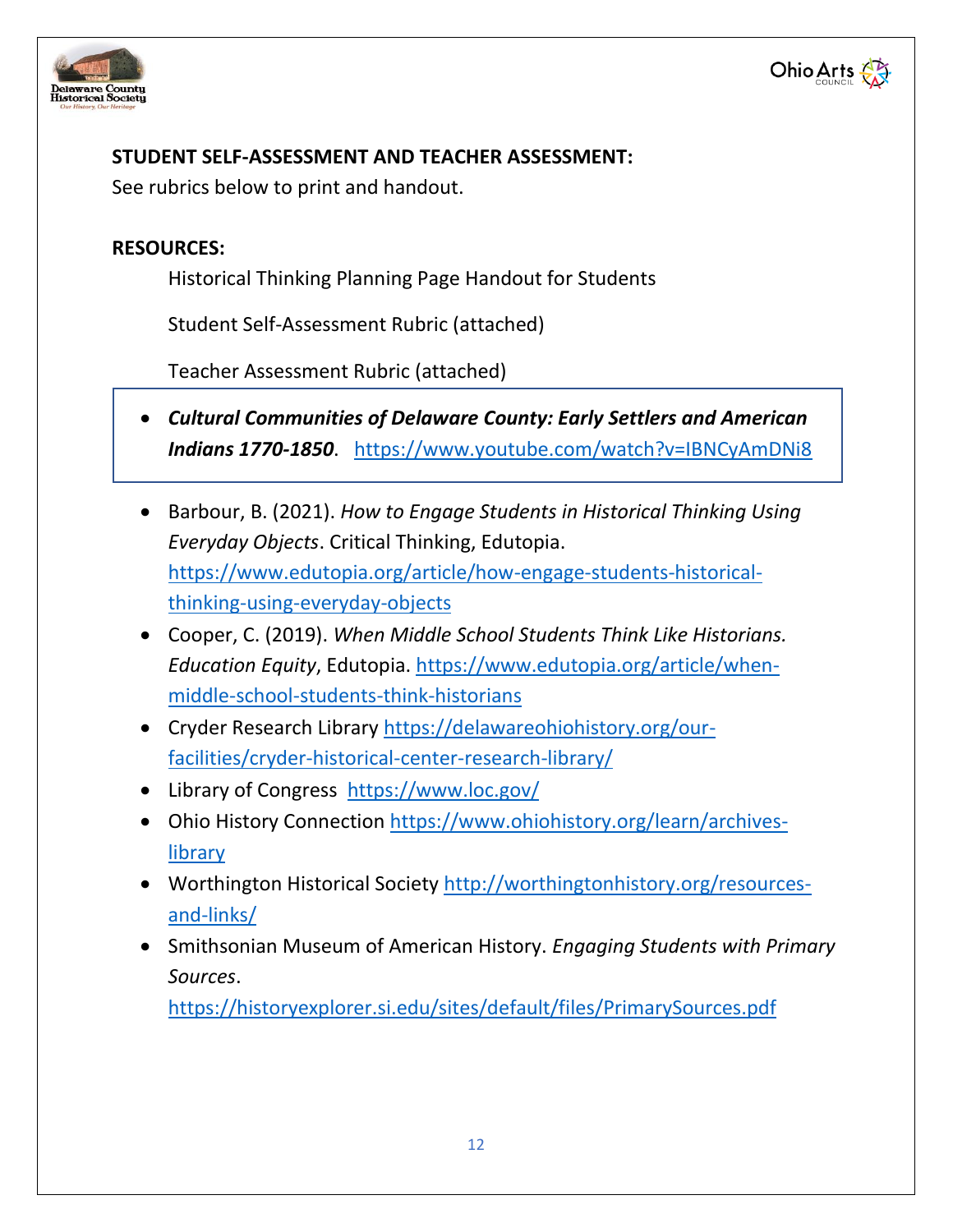



# **Lesson Plan and Program Comments**

Please share your comments and suggestions for this lesson plan with the Delaware County Historical Society Curriculum Committee. We welcome your feedback!

[info@delawareohiohistory.com](mailto:info@delawareohiohistory.com)

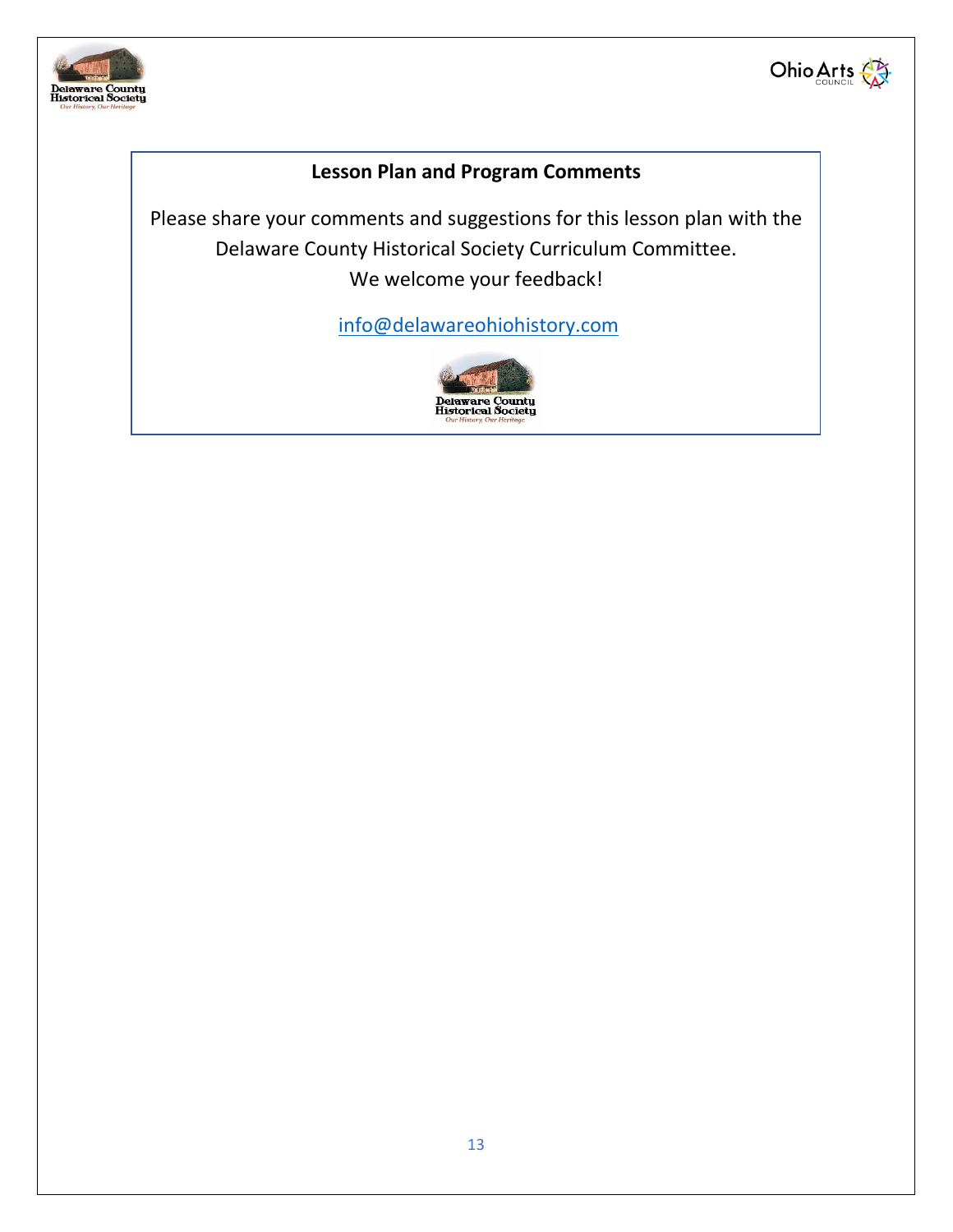



# **Historical Thinking Skills Student Self-Assessment**

NAME Class Period

**Think about your writing and drawing. Place an X in the box that describes this work. If you would like to add more comments about your work, write that at the bottom or on the back of the page.** 

|                                                                                                                                      | Exceptional                                                                                                                             | <b>Achieved Goals</b>                                                                                                                                         | <b>Needs more</b>                                                                                                     |
|--------------------------------------------------------------------------------------------------------------------------------------|-----------------------------------------------------------------------------------------------------------------------------------------|---------------------------------------------------------------------------------------------------------------------------------------------------------------|-----------------------------------------------------------------------------------------------------------------------|
|                                                                                                                                      |                                                                                                                                         |                                                                                                                                                               | work                                                                                                                  |
| My writing demonstrates<br>grade level appropriate<br>grammar, punctuation,<br>vocabulary, and<br>informational text<br>development. | I used excellent writing skills<br>and developed my<br>informational text well.                                                         | I tried but did not fully<br>succeed to write paragraphs<br>with good grammar,<br>punctuation, and<br>vocabulary. My<br>informational text is pretty<br>good. | I did not use compete or<br>proper sentences,<br>vocabulary, or grammar. My<br>informational text needs<br>more work. |
| My artwork/PowerPoint/bio<br>poem clearly communicates<br>a description of the<br>character and their home.                          | I worked hard to clearly<br>describe the character, their<br>home and events.                                                           | I mostly described the<br>character and their home.                                                                                                           | I did not successfully<br>describe the character or<br>their home.                                                    |
| My work demonstrates skill<br>and good craftsmanship<br>using the tools (computer,<br>PowerPoint, watercolors,<br>colored pencils).  | I chose my tools carefully<br>and made revisions until my<br>work was neat and well<br>done.                                            | I chose my tools with some<br>thought. I did not practice or<br>make draft revisions. My<br>work could be neater.                                             | I chose tools that I did not<br>know much about and did<br>not try to correct or revise<br>errors or sloppy work.     |
| My writing demonstrates<br>historical thinking skills and<br>evidence of research.                                                   | I followed the historical<br>thinking question guide and<br>answered all questions<br>thoughtfully. I listed my<br>research references. | I answered most of the<br>historical thinking questions<br>and listed one or none of my<br>research references.                                               | I did not answer the<br>historical thinking questions<br>when writing or drawing.                                     |
| I asked appropriate<br>questions and listened well<br>to the Delaware County<br><b>Historical Society program</b><br>and my peers.   | I was attentive throughout<br>the Historical Society<br>program and during peer<br>presentations. I asked good<br>questions.            | I was mostly attentive during<br>presentations and asked a<br>question.                                                                                       | I was not attentive during<br>the program or my peer's<br>presentations. I was not able<br>to ask good questions.     |
| My oral presentation well<br>prepared, spoke clearly,<br>answered all questions.                                                     | My oral presentation was<br>excellent. I was well-<br>prepared, spoke clearly, and<br>answered all questions.                           | My oral presentation was<br>good but I could use a bit<br>more time to prepare.                                                                               | I need more time to prepare<br>to present the program to<br>the class.                                                |

More comments about my work: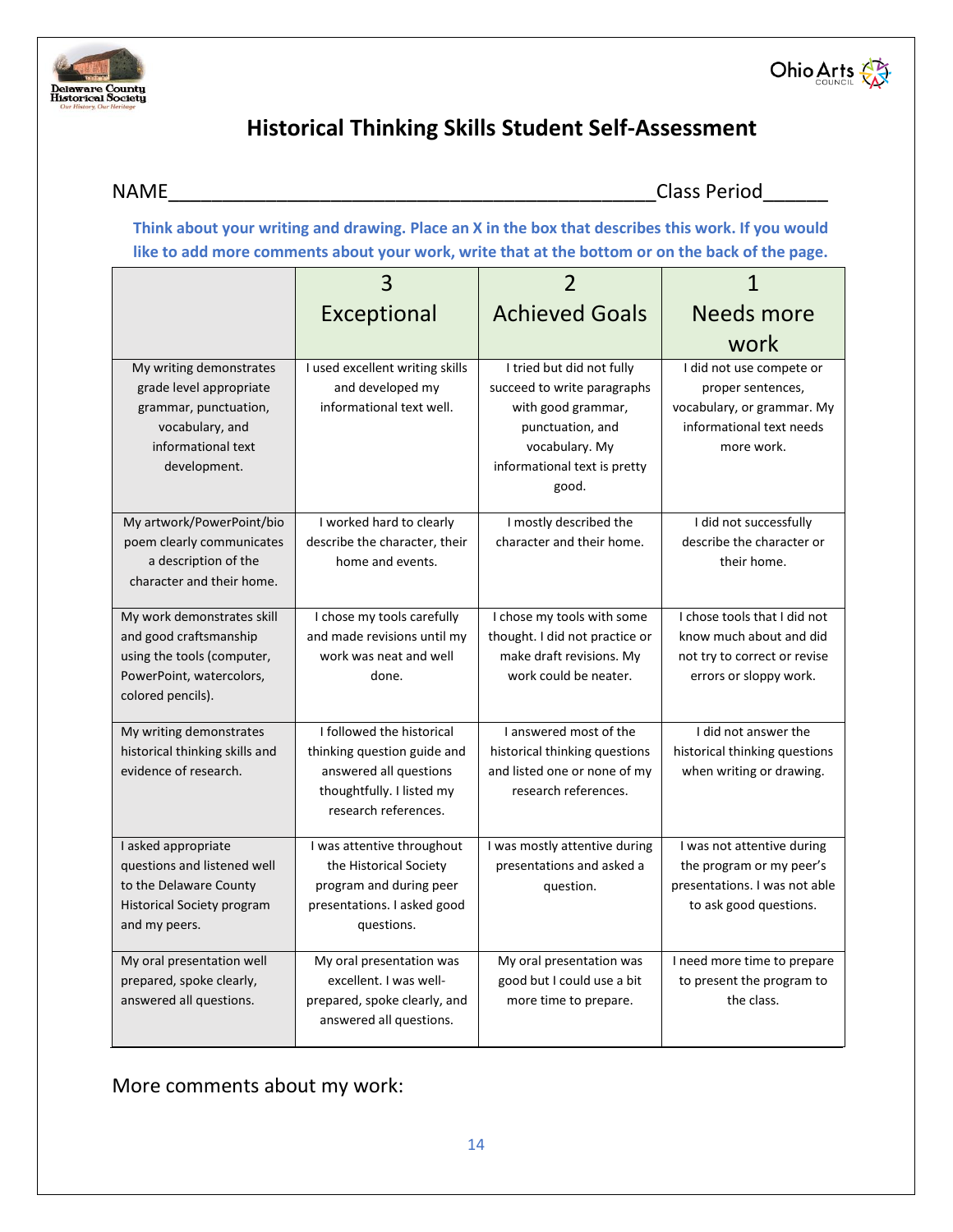



# **Teacher Assessment of Student Writing and/or Drawing Activity**

| Student Name                                                                                                                         |                                                                                                                         | Class Period                                                                                                                                                                                           |                                                                                                                                                                 |                                |
|--------------------------------------------------------------------------------------------------------------------------------------|-------------------------------------------------------------------------------------------------------------------------|--------------------------------------------------------------------------------------------------------------------------------------------------------------------------------------------------------|-----------------------------------------------------------------------------------------------------------------------------------------------------------------|--------------------------------|
|                                                                                                                                      | 3                                                                                                                       | $\overline{2}$                                                                                                                                                                                         | $\mathbf{1}$                                                                                                                                                    | Score/Level<br><b>Comments</b> |
| Writing demonstrates grade<br>level appropriate grammar,<br>punctuation, vocabulary, and<br>informational text<br>development.       | The informational text is<br>well developed. Words<br>or phrases/sentences<br>are fitting and follow<br>proper grammar. | The informational text<br>mostly makes sense. The<br>words or<br>phrases/sentences<br>generally apply to the<br>prompt. Grammar,<br>vocabulary, and/or<br>punctuation is correct in<br>most instances. | The informational text is<br>not clearly developed. The<br>vocabulary, punctuation,<br>and grammar are not<br>used properly.                                    |                                |
| The artwork/PowerPoint/bio<br>poem clearly communicates a<br>description of the character<br>and their home.                         | The work exceptionally<br>communicates the<br>character's home, life<br>events, and physicality.                        | The work mostly<br>communicates the<br>character's home, life<br>events and physicality.                                                                                                               | The work does not<br>communicate a clear idea<br>of the character's home,<br>events, and physicality.                                                           |                                |
| The work demonstrates skill<br>and good craftsmanship<br>using the tools (computer,<br>PowerPoint, watercolors,<br>colored pencils). | The work demonstrates<br>remarkable<br>craftsmanship and<br>excellent use of tools.                                     | The work demonstrates<br>good craftsmanship.                                                                                                                                                           | The work demonstrates<br>poor use of tools and<br>craftsmanship.                                                                                                |                                |
| The writing demonstrates<br>historical thinking skills and<br>evidence of research.                                                  | The writing includes<br>answers to all of the<br>historical thinking<br>questions and shows<br>evidence of research.    | The writing includes<br>answers to most of the<br>historical thinking<br>questions and shows<br>some evidence of<br>research.                                                                          | The writing is vague and<br>does not answer most of<br>the historical thinking<br>question. It does not<br>appear that the student<br>researched the character. |                                |
| The student asked<br>appropriate questions and<br>listened well to presentations<br>by the Historical Society and<br>peers.          | The student was<br>attentive to<br>presentations and asked<br>great questions.                                          | The student was mostly<br>attentive to<br>presentations and asked<br>a good question.                                                                                                                  | The student was not<br>attentive to presentations<br>and did not ask questions.                                                                                 |                                |
| The oral presentation well<br>prepared, spoke clearly,<br>answered all questions.                                                    | The oral presentation<br>was excellent. They<br>were well-prepared,<br>spoke clearly and<br>answered all questions      | The oral presentation<br>was good but could use<br>a bit more time to<br>prepare.                                                                                                                      | They need more time to<br>prepare to present the<br>program to the class.                                                                                       |                                |